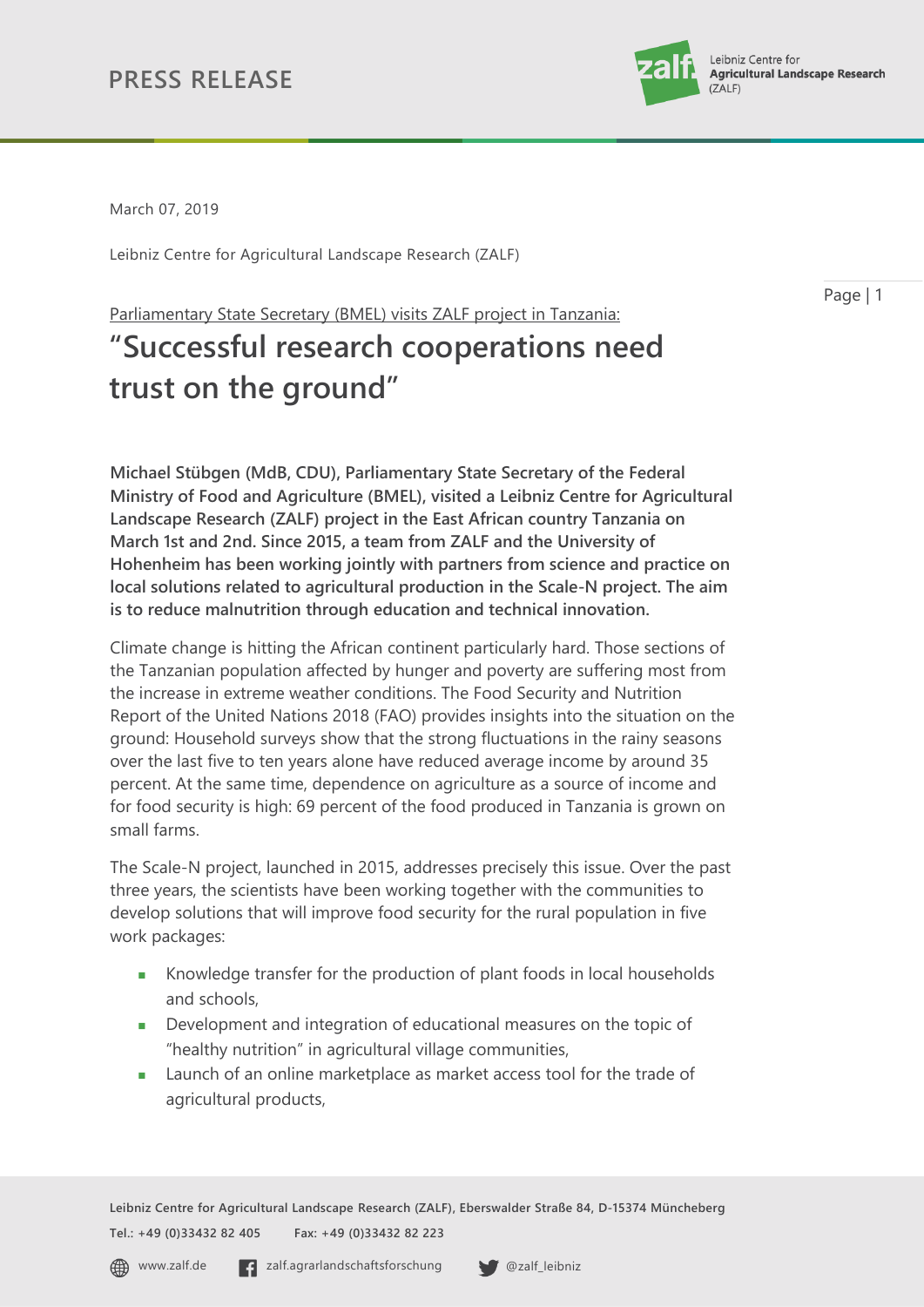- Establishment of a "Nutrition Center" as a sustainable department store for the energy-efficient processing, storage and sale of food,
- **Mediation of measures for composting and increasing soil fertility in** agricultural village communities.

"We deliberately chose a participatory research design for Scale-N", explains **Dr. Constance Rybak, nutritionist at ZALF**. "This means that all stakeholders have worked together from the outset to jointly identify appropriate opportunities for innovations to improve the nutrition situation." This combination of scientific and local expertise helps to strengthen the acceptance within the population and to establish the implementation of the innovations in the long term.

During his visit to the site, **Michael Stübgen, Parliamentary State Secretary in the BMEL**, was particularly impressed by the practicality of the measures developed: "The involvement of the local population in the development of innovations for food security is of particular importance. I have the impression that the project results have reached the local people directly and have been implemented successfully. In particular, the enthusiasm of the young people for the topic of nutrition and agriculture gives us hope for long-term and sustainable structures."

# **Sackloads of hope: Using kitchen gardens for food self-sufficiency**

The delegation also visited the village of Chinoje, about 60 km from Tanzania's capital, Dodoma. It is located in one of the two pilot regions that have been selected for the Scale-N project. In particular, the so-called "kitchen gardens" have emerged as a very successful instrument for improving the food supply. Families were taught how to grow food in their own households.

The school in the village was also successfully integrated into the project, raising the schoolchildren's awareness on the topic of "growing healthy food". "The children grow their own vegetables and then eat them in their own school meals – a learning success that has a particularly lasting effect", explains Rybak. These practical measures were accompanied right from the start by targeted educational initiatives in the school and community. For example, learning materials were developed for teachers and coaching sessions held for village leaders to pass on knowledge to the community.

#### **Green start-ups in Tanzania**

The "Nutrition Center" is located just a few kilometers from the visited school and is another successful innovation that was implemented as part of the Scale-N project. With the help of solar energy, the leaves of particularly nutritious vegetables such as sweet potatoes are dried, processed and sold in this "sustainable department store". In addition to the plants themselves, these are often an inexpensive yet nutritious alternative. The Nutrition Center additionally offers training on technology and nutrition, but also on the legal and financial aspects of running such a business successfully.

Page | 2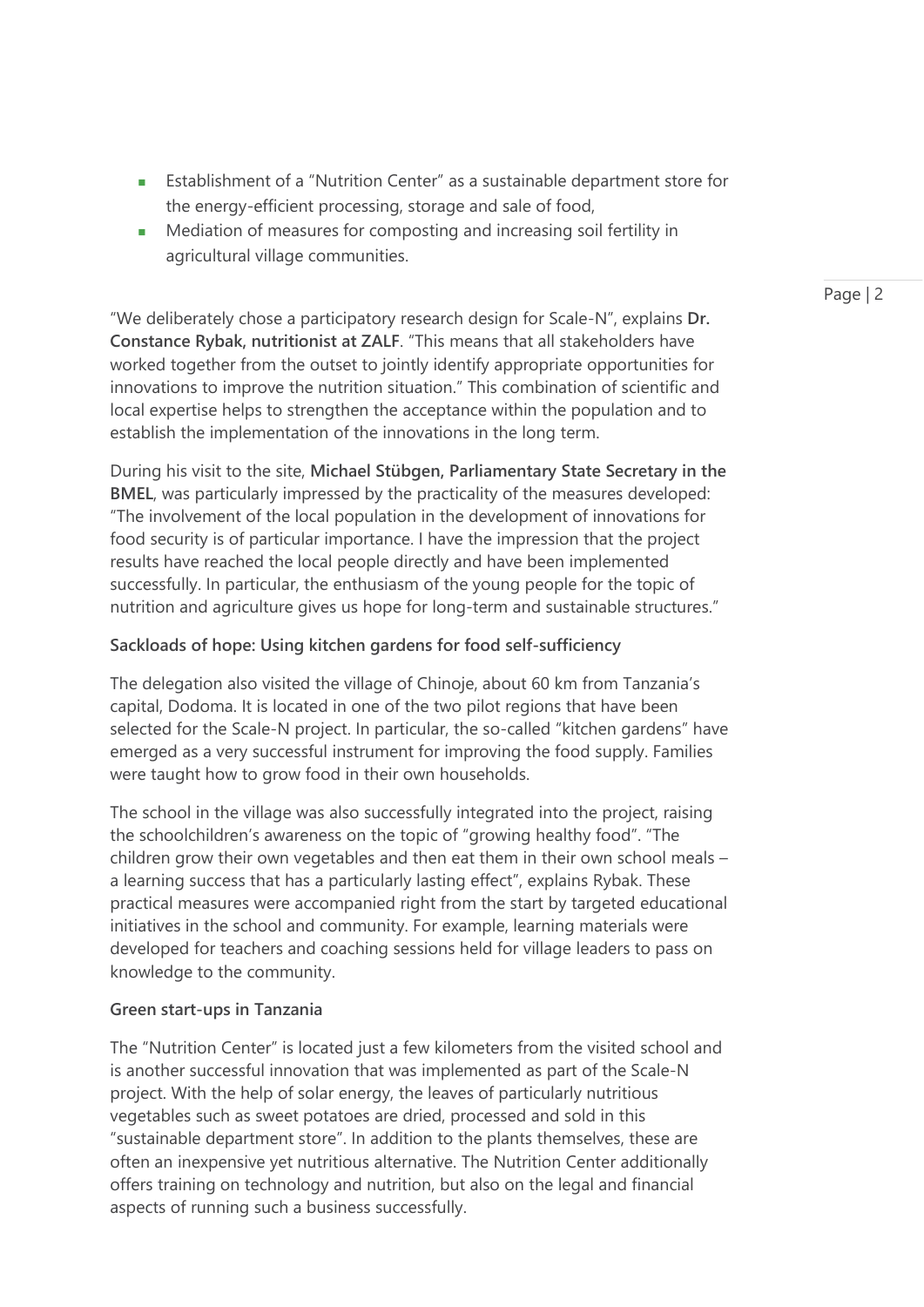The cooperation with the Sokoine University was essential for all the work packages, reports **Dr. Stefan Sieber, head of the Working Group on Sustainable Land Use in Developing Countries** at ZALF, which has been running projects in Africa since 2007: "We are now closely associated with Sokoine University of Agriculture (SUA) in 12 research projects. It is an important partner for us, having detailed knowledge of the conditions, culture and regional peculiarities and providing a secure platform for researchers in our research programs from all over the world. Ultimately, after many years of cooperation, a trust has been established that is a key success factor for sustainable local research."

More information about Scale-N can be found on the project website: <https://susland.zalf.de/scale-n/>

## Funding notice:

The Scale-N project was funded by the Federal Ministry of Food and Agriculture (BMEL) based on the decision of the Parliament of the Federal Republic of Germany. The project was managed by the Federal Office for Agriculture and Food (BLE).

## Project Partners:

- **EXECTEDFEE CENTER** Landscape Research (ZALF), (Muencheberg, Germany)
- **University of Hohenheim (Hohenheim, Germany)**
- **Sokoine University of Agriculture (Morogoro, Tanzania)**
- **FAO** Food and Agriculture Organization (Rome, Italy) MFS - Ministry of Agriculture, Food and Cooperatives (Dar es Salaam, Tanzania)

Page | 3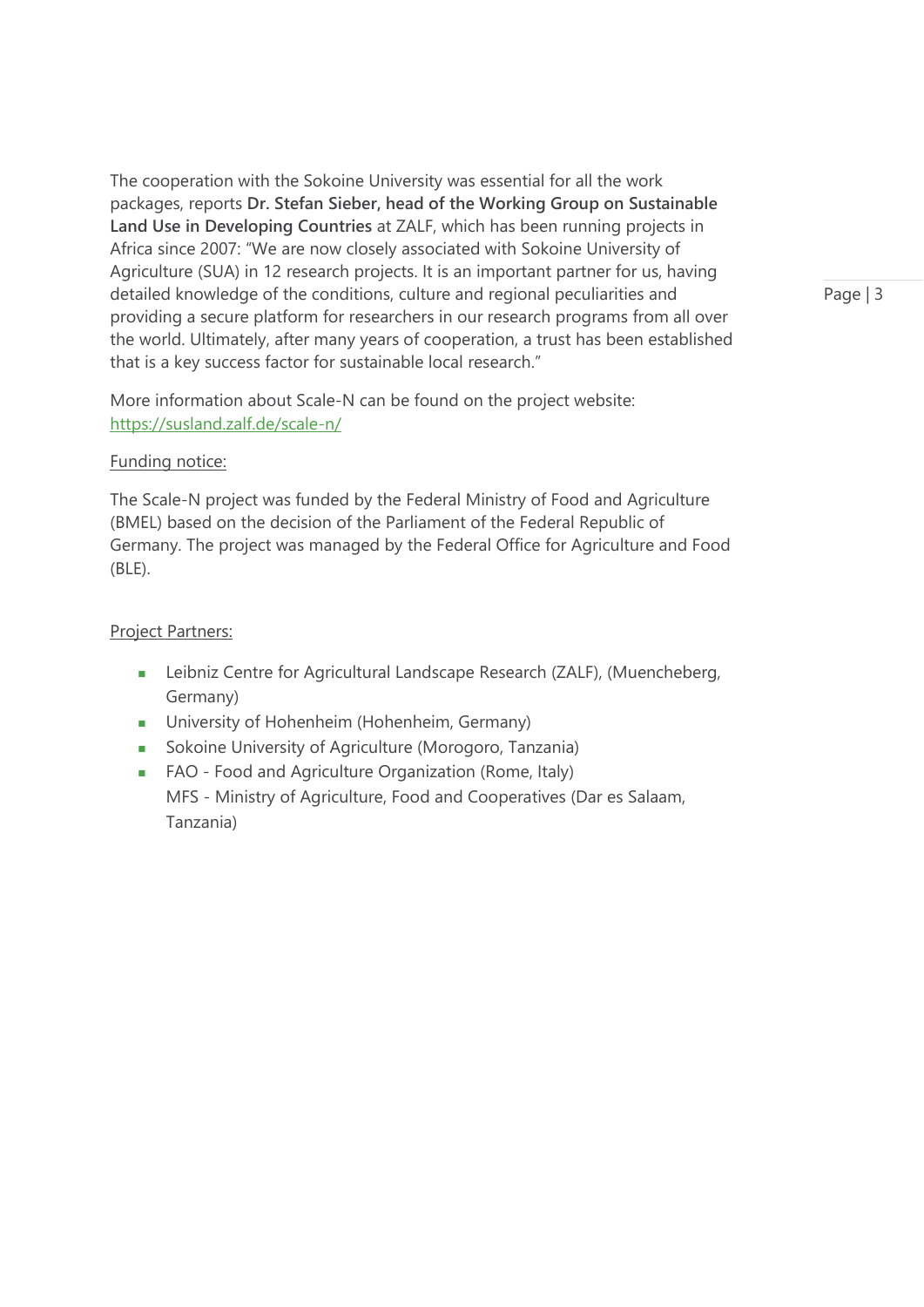

**Various innovations implemented in the village of Chinoje were presented to the delegation from Germany. In the picture: A papaya plant as part of the school garden project. | Source: © Hendrik Schneider / ZALF | Picture in color and print quality: [http://www.zalf.de/de/aktuelles](http://www.zalf.de/en/aktuelles/Pages/default.aspx)**



**Parliamentary State Secretary Michael Stübgen (BMEL) with project partners of the Scale-N project at Sokoine University, Morogoro (Tanzania). | Source: © Hendrik Schneider / ZALF | Picture in color and print quality: [http://www.zalf.de/de/aktuelles](http://www.zalf.de/en/aktuelles/Pages/default.aspx)**

Page | 4